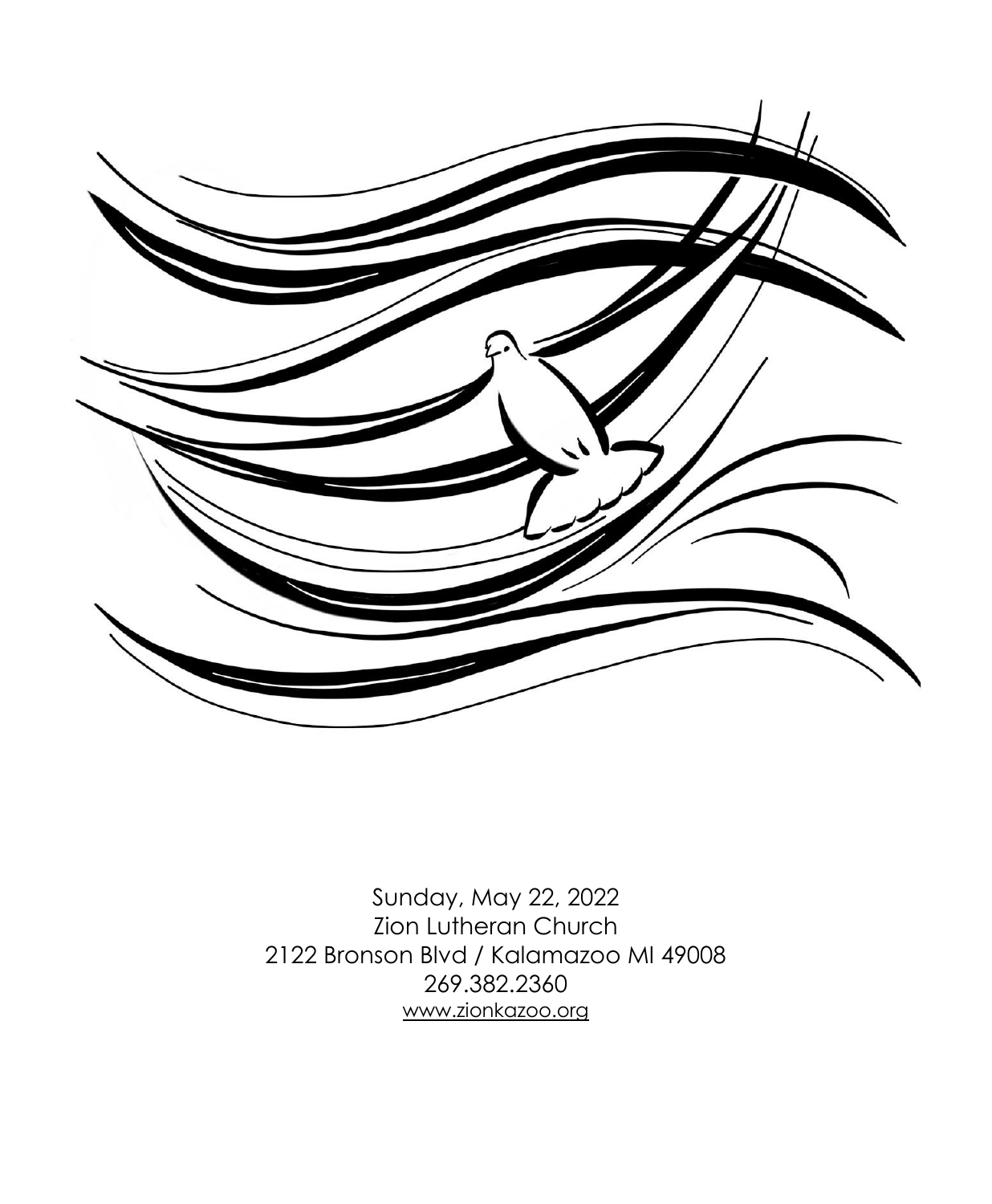# **Prelude:**

# **Invocation / Confession / Prayer of the Day LBW p. 56**

# **Hymn #82 As with Gladness Men of Old**

# **A reading from Acts 16:9-15**

*<sup>9</sup> And a vision appeared to Paul in the night: a man of Macedonia was standing there, urging him and saying, "Come over to Macedonia and help us." <sup>10</sup> And when Paul[\[a\]](https://www.biblegateway.com/passage/?search=Acts+16%3A9-15%3B+Revelation+21%3A10%2C22-22%3A5%3B+John+14%3A23-29&version=ESV#fen-ESV-27480a) had seen the vision, immediately we sought to go on into Macedonia, concluding that God had called us to preach the gospel to them. <sup>11</sup> So, setting sail from Troas, we made a direct voyage to Samothrace, and the following day to Neapolis, <sup>12</sup> and from there to Philippi, which is a leading city of the[\[b\]](https://www.biblegateway.com/passage/?search=Acts+16%3A9-15%3B+Revelation+21%3A10%2C22-22%3A5%3B+John+14%3A23-29&version=ESV#fen-ESV-27482b) district of Macedonia and a Roman colony. We remained in this city some days. <sup>13</sup> And on the Sabbath day we went outside the gate to the riverside, where we supposed there was a place of prayer, and we sat down and spoke to the women who had come together. <sup>14</sup> One who heard us was a woman named Lydia, from the city of Thyatira, a seller of purple goods, who was a worshiper of God. The Lord opened her heart to pay attention to what was said by Paul. <sup>15</sup> And after she was baptized, and her household as well, she urged us, saying, "If you have judged me to be faithful to the Lord, come to my house and stay." And she prevailed upon us.*

L: The Word of the Lord **R: Thanks be to God!**

# **A reading from Revelation 21:10-12, 22:1-5**

<sup>10</sup> And he carried me away in the Spirit to a great, high mountain, and showed me the holy city Jerusalem coming down out of heaven from God, <sup>11</sup> having the glory of God, its radiance like a most rare jewel, like a jasper, clear as crystal. <sup>12</sup> It had a great, high wall, with twelve gates, and at the gates twelve angels, and on the gates the names of the twelve tribes of the sons of Israel were inscribed—*. 22 Then the angel showed me the river of the water of life, bright as crystal, flowing from the throne of God and of the Lamb <sup>2</sup> through the middle of the street of the city; also, on either side of the river, the tree of life with its twelve kinds of fruit, yielding its fruit each month. The leaves of the tree were for the healing of the nations. <sup>3</sup> No longer will there be anything accursed, but the throne of God and of the Lamb will be in it, and his servants will worship him.*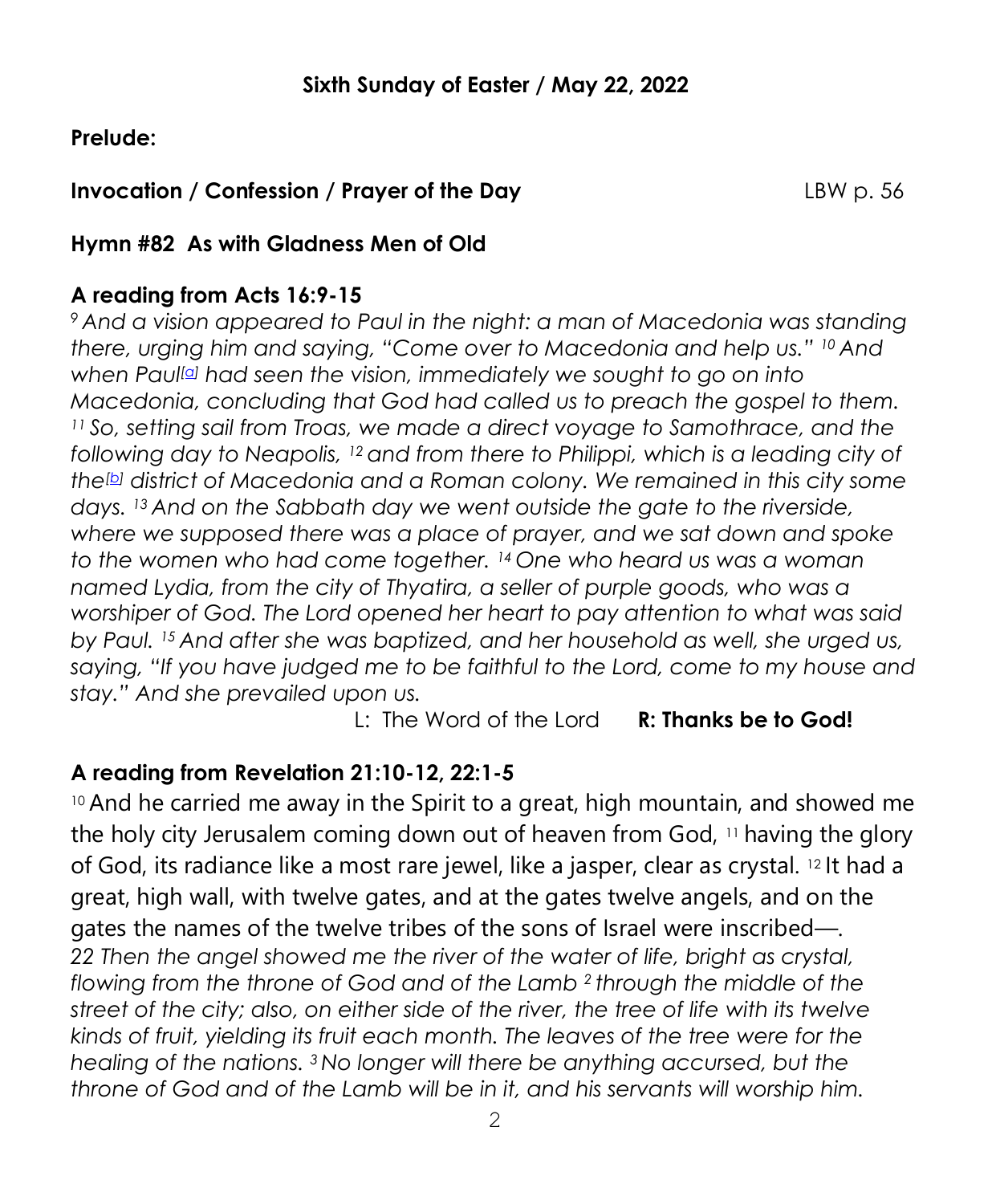*<sup>4</sup> They will see his face, and his name will be on their foreheads. <sup>5</sup> And night will be no more. They will need no light of lamp or sun, for the Lord God will be their light, and they will reign forever and ever.* 

L: The Word of the Lord **R: Thanks be to God!**

# **The Holy Gospel according to John 14:23-29**

*<sup>23</sup> Jesus answered him, "If anyone loves me, he will keep my word, and my Father will love him, and we will come to him and make our home with him. <sup>24</sup> Whoever*  does not love me does not keep my words. And the word that you hear is not *mine but the Father's who sent me. <sup>25</sup> "These things I have spoken to you while I am still with you. <sup>26</sup> But the Helper, the Holy Spirit, whom the Father will send in my name, he will teach you all things and bring to your remembrance all that I have said to you. <sup>27</sup> Peace I leave with you; my peace I give to you. Not as the world gives do I give to you. Let not your hearts be troubled, neither let them be afraid. <sup>28</sup> You heard me say to you, 'I am going away, and I will come to you.' If you loved me, you would have rejoiced, because I am going to the Father, for the Father is greater than I. <sup>29</sup> And now I have told you before it takes place, so that when it does take place you may believe.* 

L: The Gospel of the Lord **R: Praise to you O Christ!** 

# **Hymn # 538 Oh Praise the Lord My Soul**

**THE SERMON: "Finding Peace!"** 

## **Hymn # 364 Son of God Eternal Savior**

## **Apostles' Creed / The Prayers 32 Contract 20 Contract 20 Contract 20 Contract 20 Contract 20 Contract 20 Contract 20 Contract 20 Contract 20 Contract 20 Contract 20 Contract 20 Contract 20 Contract 20 Contract 20 Contract**

*(for those who are allergic to wine, grape juice is in the red cups)*

L: The body and blood of our Lord Jesus Christ strengthen and keep you in his grace.

## **R: Amen.**

L: The Lord bless you and keep you. The Lord make his face shine upon you and be gracious to you. The Lord look upon you with favor and grant you peace!

## **R: Amen**

L: Go in peace! Serve the Lord! **R: Thanks be to God. Amen!**

**Words of Institution (32.) / Lord's Prayer Leap Act 2018 18 LBW p. 69, 71**